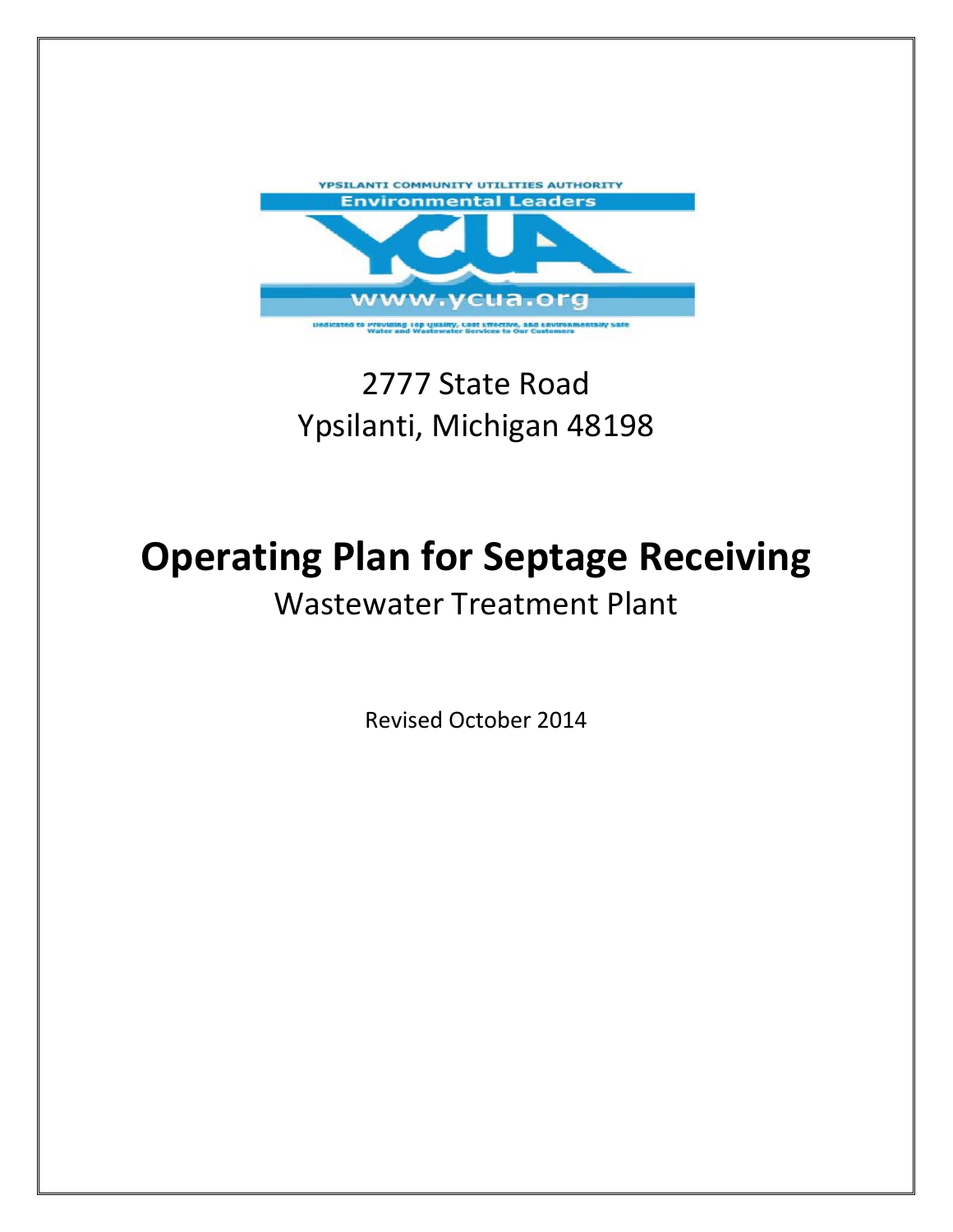#### **SECTION 1: INTRODUCTION**

Part 117, Septage Waste Servicers, of the Natural Resources and Environmental Protection Act, 1994 PA 451, regulates the pumping, disposal, and land application of septage waste. Receiving facilities are required to develop an operating plan for septage receiving to comply with Part 117, Septage Waste Servicers, of the Natural Resources and Environmental Protection Act, 1994 PA 451.

#### **SECTION 2: APPLICABILITY**

Wastewater Treatment Plants (WWTP) that accept domestic septage are defined as a "receiving facility" in Part 117. The Ypsilanti Community Utilities Authority (YCUA) Wastewater Treatment Plant (WWTP) is an approved receiving facility by the Michigan Department of Environmental Quality (MDEQ). YCUA's WWTP has developed and adopted this operating plan for two septage receiving stations located at 2777 State Road in the Township of Ypsilanti. Domestic septage means liquid or solid material removed from a septic tank, cesspool, portable toilet, type III marine sanitation device, or similar storage or treatment works that receives only domestic sewage. Domestic septage does not include liquid or solid material removed from a septic tank, cesspool, or similar facility that receives either commercial wastewater or industrial wastewater and does not include grease removed from a grease interceptor, grease trap, or other appurtenance used to retain grease or other fatty substances contained in restaurant waste. Domestic sewage means waste and wastewater from humans or household operations.

#### **SECTION 3: SERVICE AREA**

Service area means the territory for which a receiving facility has the capacity and is available to receive and treat septage waste. The geographic service area of a receiving facility shall not extend more than 25 radial miles from the receiving facility. Septage collected in YCUA's service area shall be disposed of at our receiving facility or any other receiving facility within the service area for which the hauler is engaged in collecting septage. Due to the current available treatment capacity at the YCUA WWTP, domestic septage will be accepted from areas inside and outside of our service area provided it is from domestic (residential) sources only. YCUA's receiving facility is located at 2777 State Road in the Township of Ypsilanti. YCUA's service area is pictured below:

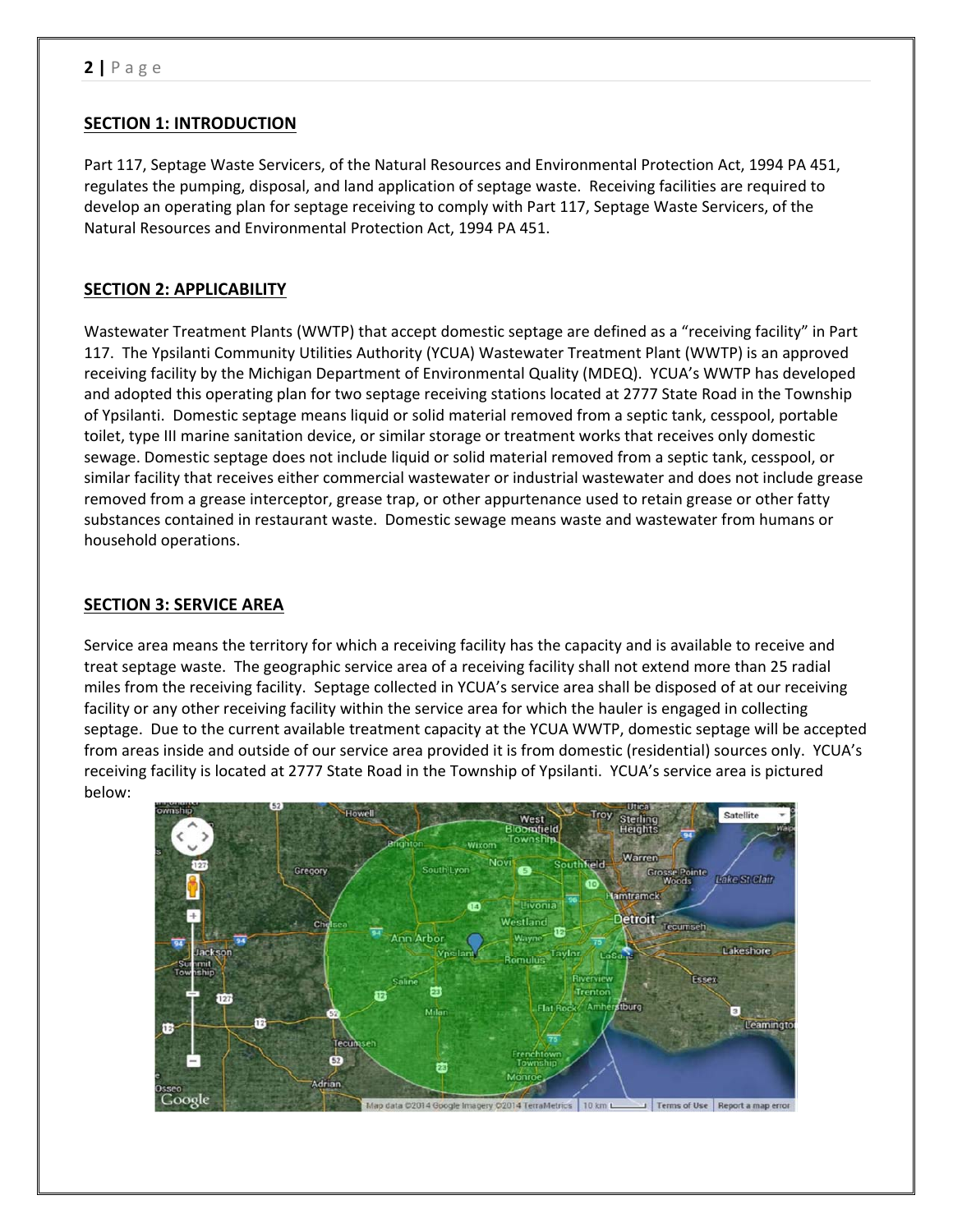#### **SECTION 3: HOURS OF OPERATION**

Delivery of septage waste shall occur Monday through Friday between the hours of 6:00 am 6:00 pm. Septage waste deliveries are generally not accepted on Holidays and weekends unless prior arrangements have been made and approved by the YCUA. YCUA observes the following holidays: New Year's Eve; New Year's Day; Martin Luther King, Jr.'s Birthday; Presidents' Day; Good Friday; Memorial Day; July 4<sup>th</sup>; Labor Day; Veteran's Day; Thanksgiving Day; Day after Thanksgiving; Christmas Eve; and Christmas Day. When a holiday falls on a Sunday, it is observed on the following Monday. When a holiday falls on a Saturday it is observed on the preceding Friday. Companies found discharging outside of these times will have their unloading privileges suspended.

#### **SECTION 3: VOLUME RESTRICTIONS**

In consideration of the current available treatment capacity at the YCUA WWTP, no volume restrictions are in place. If deemed necessary, YCUA may enact volume restrictions at any time.

#### **SECTION 4: BILLING**

YCUA currently charges \$0.07 per gallon of septage as measured by the flow metering system at the primary receiving station. If the primary receiving station is out of service, accurate estimates for septage volumes may be required when using the secondary receiving station. Monthly septage invoices for deliveries from the previous month will be mailed by the 15<sup>th</sup> of each month. Septage invoices are always due by the 15<sup>th</sup> of the following month. For example, septage discharged in June will be invoiced by July 15<sup>th</sup> with payment due on or before August 15<sup>th</sup>.

#### **SECTION 4: ACCEPTANCE PROCEDURE**

YCUA utilizes a formal application and permitting process when providing discharge authorization to a septage hauling company. Septage haulers are required to have a current septage license from the MDEQ to receive a permit from the YCUA. Septage haulers are invoiced a permit application processing fee upon receipt of a completed application which must be paid prior to discharge authorization. A septage hauler discharge permit is normally issued within 90 days of receiving an acceptable application. Applications can be obtained electronically at www.ycua.org.

#### **SECTION 5: GENERAL CONDITIONS**

#### A. Severability

The provisions of a permit are severable, and if any provision of a permit, or the application of any provision of a permit to any circumstance, is held invalid, the application of such provision to other circumstances, and the remainder of the permit, shall not be affected thereby.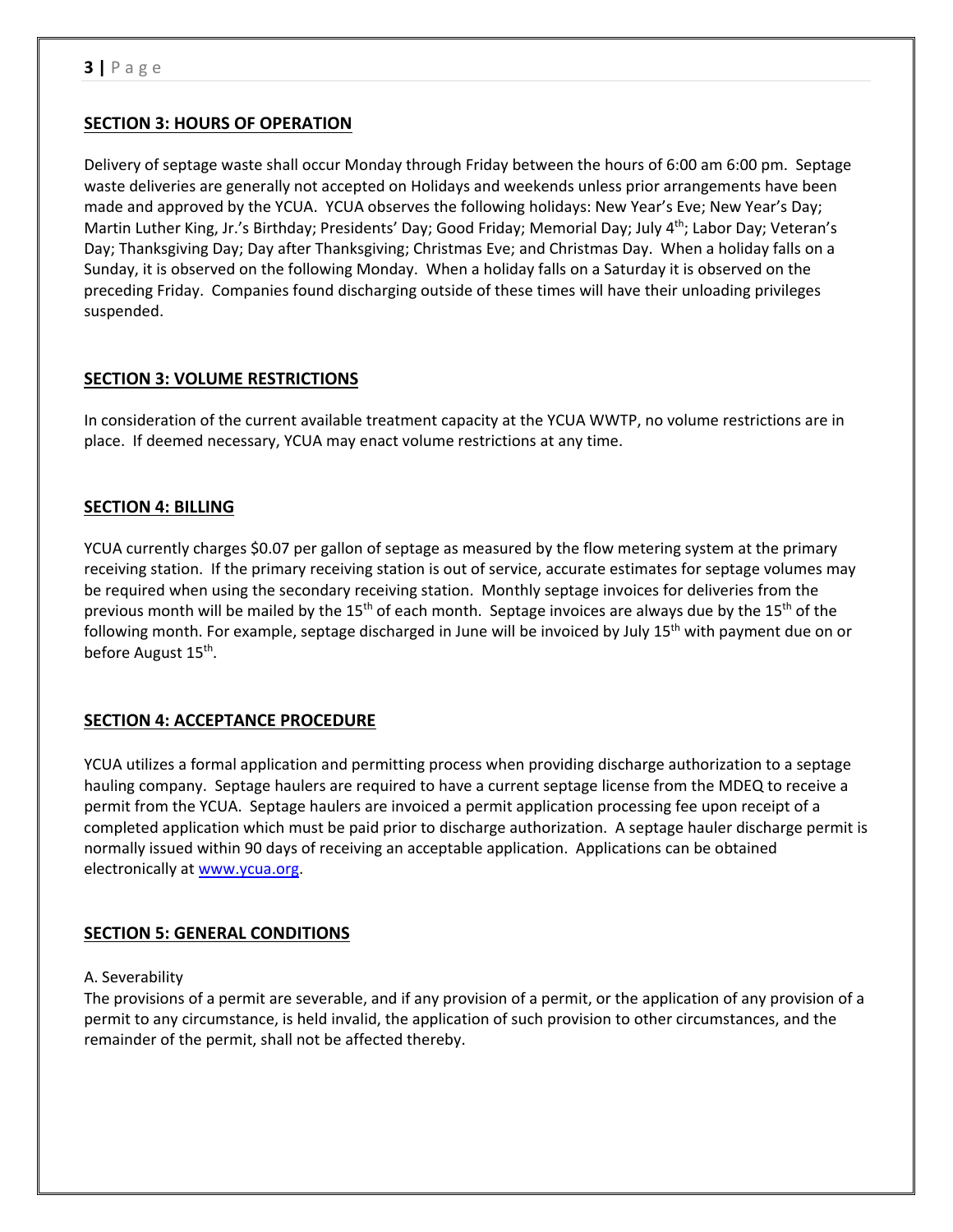#### B. Duty to Comply

Permittees must comply with all conditions of a permit. Failure to comply with the requirements of a permit may be grounds for administrative action, or enforcement proceedings including civil or criminal penalties, injunctive relief, and summary abatements.

#### C. Duty to Mitigate

Permittees shall take all reasonable steps to minimize or correct any adverse impact to the public treatment plant or the environment resulting from noncompliance with their permit, or any other federal, State, or local laws, ordinances or standards.

#### D. Permit Modification and Termination

Permits may be modified or terminated for good causes including, but not limited to, the following:

- a. To incorporate any new or revised Federal, State, or local laws, standards, ordinances or requirements.
- b. A change in any condition in either the septage hauler or the POTW that requires either a temporary or permanent reduction or elimination of the authorized discharge.
- c. Violation of any terms or conditions of a permit.
- d. Misrepresentation or failure to disclose fully all relevant facts in the permit application or in any required reporting.
- e. Revision of or a grant of variance from any federal, State, or local laws, standards, or ordinances.
- f. To correct typographical or other errors in a permit.
- g. To reflect transfer of the facility ownership and/or operation to a new owner/operator.
- h. Upon request of a permittee, provided such request does not create a violation of any applicable requirements, standards, laws, ordinances or rules and regulations.
- i. Falsifying any reports.
- j. Refusing to allow timely access to the facility premises and records.
- k. Failure to pay bills and/or fines.
- l. Failure to meet compliance schedules.

The filing of a request by a permittee for a permit modification, revocation and re‐issuance, or termination, or a notification of planned changes or anticipated noncompliance, does not stay any permit condition.

#### E. Permit Appeals

Permittees may petition to appeal the terms of a permit within thirty days of permit reception. This petition must be in writing; failure to submit a petition for review shall be deemed to be a waiver of the appeal. In its petition, the permittee must indicate the permit provisions objected to, the reasons for this objection, and the alternative condition, if any, it seeks to be placed in the permit.

The effectiveness of a permit shall not be stayed pending a reconsideration by the Board. If, after considering the petition and any arguments put forth by the Director, the Board determines that reconsideration is proper, it shall remand the permit back to the Director for re‐issuance. Those permit provisions being reconsidered by the Director shall be stayed pending re‐issuance. A Board of Director's decision not to reconsider a final permit shall be considered final administrative action for purposes of judicial review.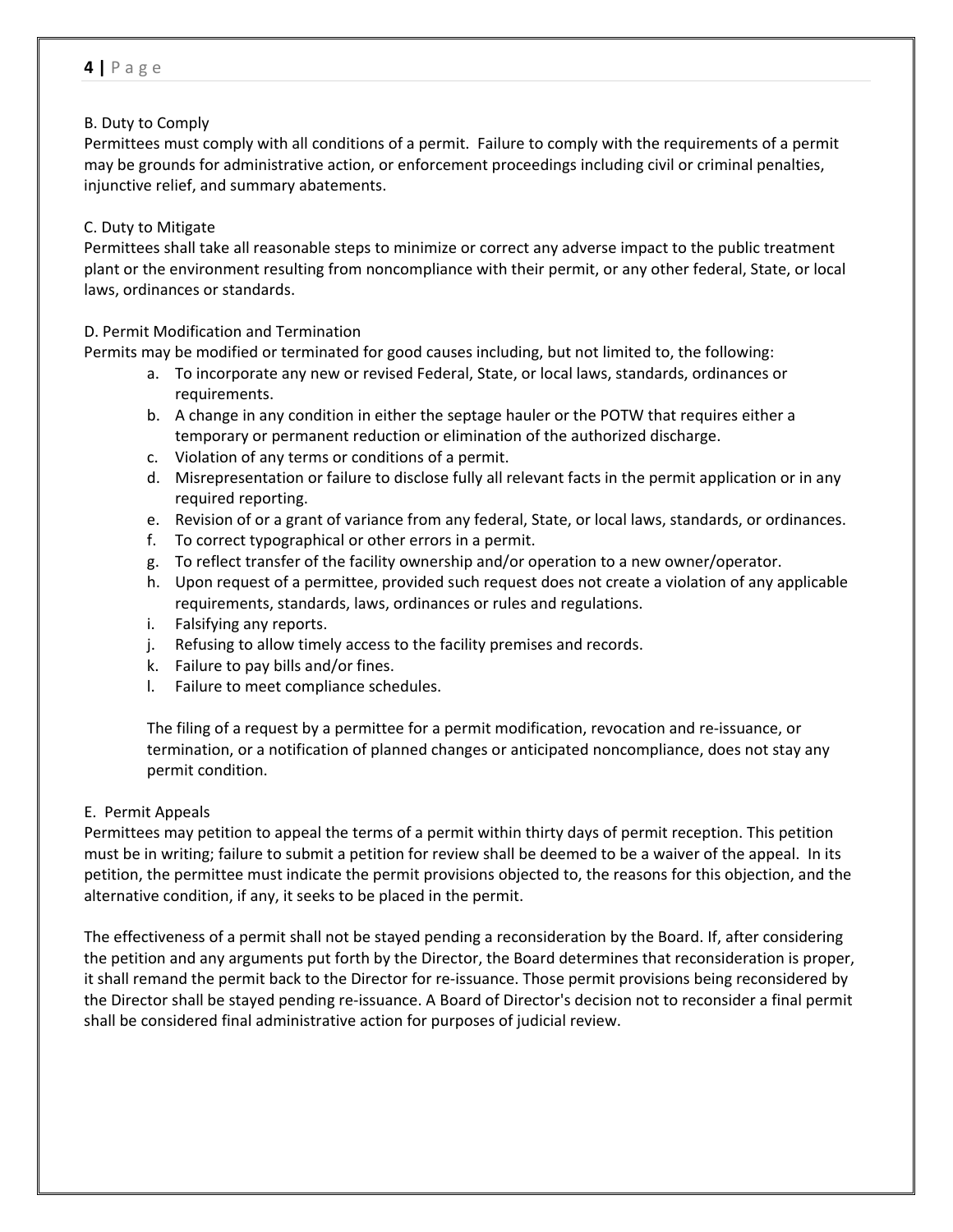#### F. Property Rights

The issuance of a permit does not convey any property rights of any sort, or any exclusive privileges, nor does it authorize any injury to private property or any invasion of personal rights, nor any violation of federal, State, or local laws or regulations.

#### G. Limitation on Permit Transfer

Permits may be reassigned or transferred to a new owner and/or operator with prior approval of the Director:

- a. The permittee must give at least thirty days advance notice to the Director
- b. The notice must include a written certification by the new owner which:
	- i. States that the new owner has no immediate intent to change the facility's operation or discharge.
	- ii. Identifies the specific date on which the transfer is to occur.
	- iii. Acknowledges full responsibility for complying with the exiting permit.

#### H. Duty to Reapply

If a permittee wishes to continue an activity regulated by this permit after the expiration date of a permit, the permittee must submit an application for a new permit at least ninety days prior to permit expiration.

#### I. Continuation of Expired Permits

An expired permit will continue to be effective and enforceable until the permit is reissued if:

- a. The permittee has submitted a complete permit application at least ninety days prior to the expiration date of the existing permit.
- b. The failure to reissue the permit, prior to expiration of the previous permit, is not due to any act or failure to act on the part of the permittee.

#### J. Retention of Records

All records that pertain to matters that are the subject of special orders or any other enforcement or litigation activities brought by the YCUA, or any other federal, State or local governing agency, shall be retained and preserved by the permittee until all enforcement activities have concluded and all periods of limitation with respect to any and all appeals have expired.

#### K. Falsifying Information

Knowingly making any false statement on any report or other document required by a permit or knowingly rendering any monitoring device or method inaccurate, is a crime and may result in the imposition of criminal sanctions and/or civil penalties.

#### L. Planned Changes

Permittees shall give thirty days' notice, to the YCUA, of any truck modifications, truck volumes or truck fleet changes which result in new or substantially increased discharges, or if there is a change in the nature of the discharge.

#### M. Anticipated Noncompliance

Permittees shall give advance notice to YCUA of any planned changes that may result in noncompliance with permit requirements.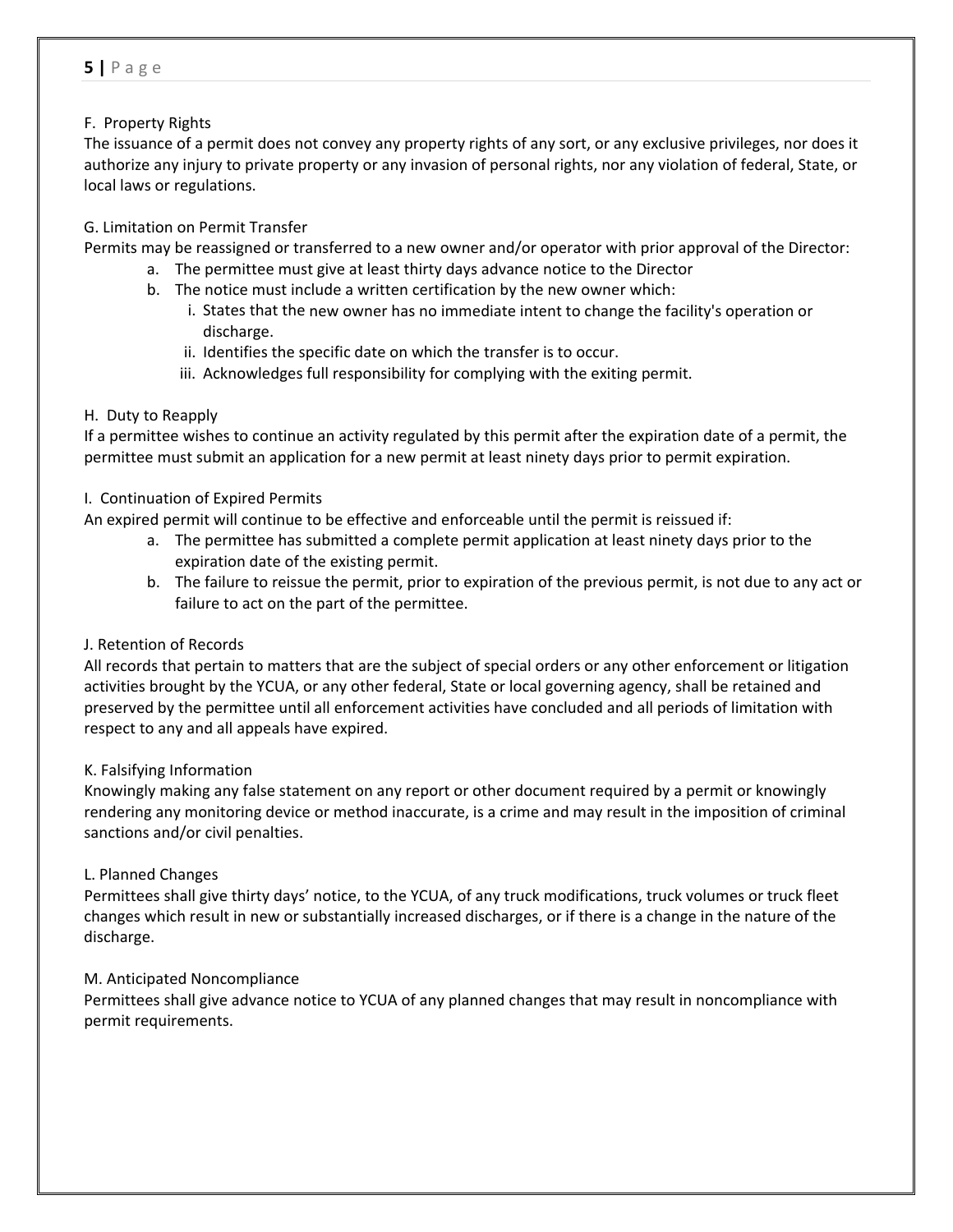#### N. Duty to Provide Information

Permittees shall furnish to the YCUA, within ten (10) days any information which the YCUA may request to determine whether cause exists for modifying, revoking and reissuing, or terminating a permit, or to determine compliance with a permit. The permittee shall also, upon request, furnish to the YCUA within ten days copies of any records required to be kept by a permit.

#### O. Signatory Requirements

All applications, reports, or information submitted to the YCUA must contain the following certification statement and be signed by the owner(s) of the permitted entity.

"I certify under penalty of law that this document and all attachments were prepared under my direction or *supervision in accordance with a system designed to assure that qualified personnel properly gather and* evaluate the information submitted. Based on my inquiry of the person or persons who manage the system, or those persons directly responsible for gathering the information, the information submitted is, to the best of my *knowledge and belief, true, accurate, and complete. I am aware that there are significant penalties for submitting false information, including the possibility of fine and imprisonment for knowing violations."*

#### P. Civil and Criminal Liability

Nothing in a permit shall be construed to relieve the permittee form civil and/or criminal penalties for noncompliance under sewer use ordinance or State or Federal laws or regulations.

#### Q. Penalties for Violations of Permit Conditions

The Sewer Use Ordinance provides that any person who violates a permit condition may be subject to a civil penalty of \$1000 per day of such violation. Any person who willfully or negligently violates permit conditions is subject to criminal penalties of a fine of up to \$500 per day of violation, or by imprisonment up to 90 days, or both. The permittee may also be subject to sanctions under State and/or federal law.

#### R. Recovery of Costs Incurred

In addition to civil and criminal liability, permittees violating any of the provisions of a permit or Sewer Use Ordinance or causing damage to or otherwise inhibiting the YCUA wastewater disposal system shall be liable to the YCUA for any expense, loss, or damage caused by such violation or discharge. YCUA shall bill the permittee for the costs incurred by the YCUA for any cleaning, repairing, or replacement work caused by the violation or discharge. Refusal to pay the assessed costs shall constitute a separate violation of the Sewer Use Ordinance.

#### **SECTION 6: GENERAL PROHIBITIVE DISCHARGE STANDARDS**

Permittees shall comply with all the general prohibitive discharge standards in the sewer use ordinance. Namely, the permittee shall not discharge to the sewer system:

- A. Any liquids, solids or gases which by reason of their nature or quantity are, or may be, sufficient either alone or by interaction with other substances to cause fire or explosion or be injurious in any other way to the sewage works or to the operation of the sewage works.
- B. Solids or viscous substances that may cause obstruction to the flow in a sewer or other interference with the operation of the wastewater treatment facilities.
- C. Any wastewater having a pH less than 5.0 or greater than 11.0; or wastewater having any other corrosive property capable of causing damage or hazard to structure, equipment, or personnel of the sewage works.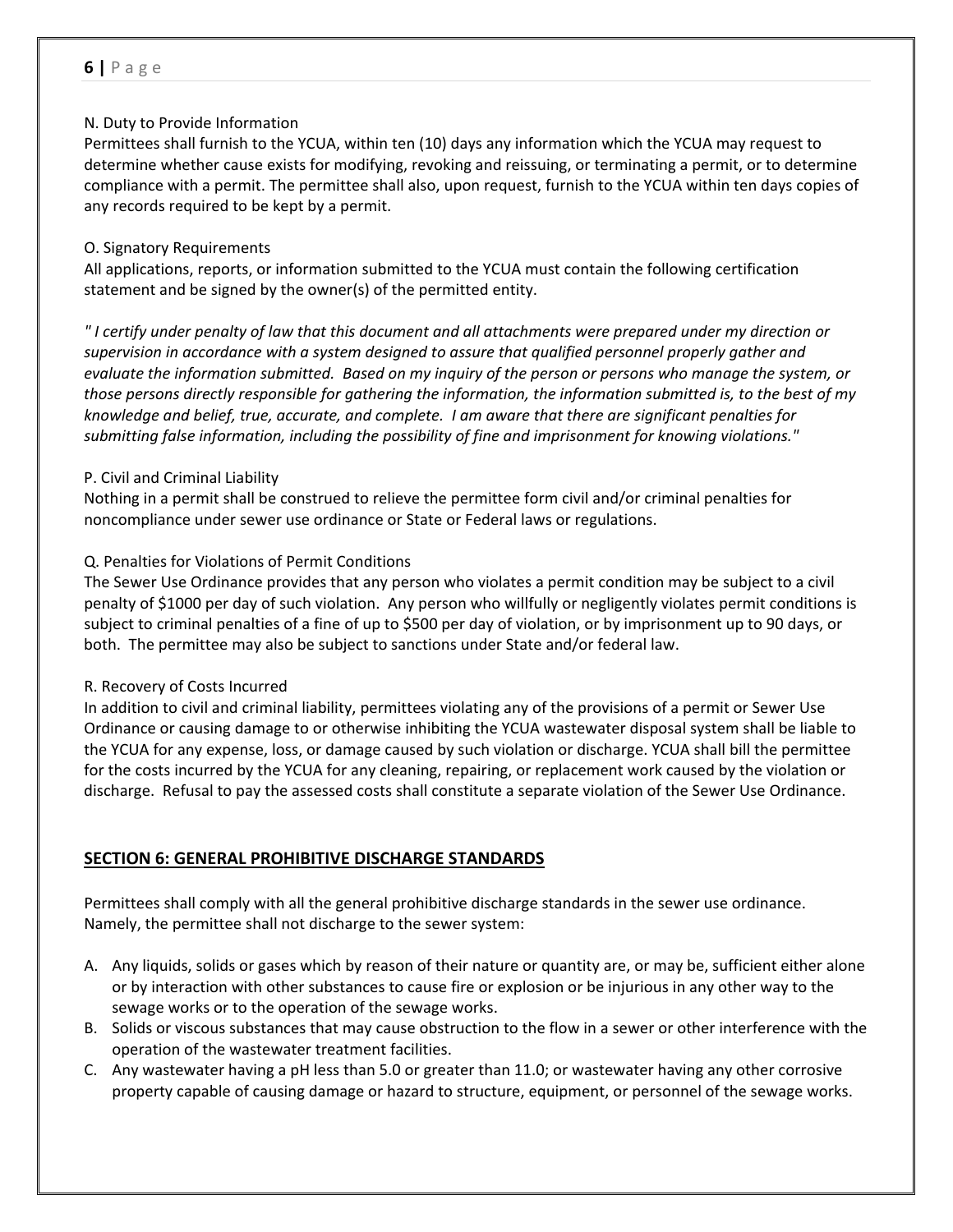- D. Any wastewater containing toxic pollutants or of high chlorine demand in sufficient quantity, either singly or by interaction with other pollutants, to injure or interfere with any wastewater treatment process, constitute a hazard to humans or animals, create a toxic effect in the receiving waters of the sewage works, or exceed the limitation set forth in the EPA Categorical Pretreatment Standard, or any other Federal, State or County standards.
- E. Pollutants that result in the presence of toxic gases, vapors, or fumes within the POTW in a quantity that may cause worker health and safety problems. This prohibition includes, but is not limited to, wastewaters, which contain liquids, solids, or gases that cause gases, vapors, or fumes from the discharge to exceed 10% of the immediately dangerous to life and health (IDLH) concentration. Discharges which contain more than one pollutant which may contribute to fume toxicity shall be subject to more restrictive limitations, as determined necessary by the Director. The more restrictive discharge limits shall be calculated based on the additive fume toxicity of all compounds identified or reasonably expected to be present in the discharge.
- F. Any noxious or malodorous liquids, gases, or solids which either singly or by interaction with other wastes are sufficient to create a public nuisance or hazard to life or are sufficient to prevent entry into the sewers for maintenance and repair.
- G. Any substance such as residues, sludge's, or scum that may cause the sewage works to be unsuitable for land application or reclamation and reuse or to interfere with the reclamation process.
- H. Any substance which will cause the sewage works to violate its NPDES Permit or the receiving water quality standards.
- I. Any wastewater with color or sufficient light absorbance to interfere with treatment plant process, prevent analytical determinations, or create any aesthetic effect on the treatment plant effluent, such as, but not limited to, dye wastes and vegetable tanning solutions.
- J. Daily maximum concentration or mass loading shall not be exceeded on any single calendar day. Where daily maximum limitations are expressed in terms of a concentration, the daily discharge is the arithmetical measurement of the pollutant concentration derived from all measurements taken that day. Where daily maximum limitations are expressed in units of mass, the daily discharge is the total mass discharged during the day. If a composite sample is required for a parameter, the determination whether the daily maximum limitation for that parameter has been exceeded on a single calendar day shall be based on the composite sample collected for that parameter on that calendar day. If grab samples are required for a parameter, the determination whether the daily maximum limitation for that parameter has been exceeded on a calendar day shall be based on the average of all grab samples collected for that parameter on that calendar day. If only one grab sample is collected for a parameter on a given day, the determination whether the daily maximum limitation for that parameter has been exceeded for the day shall be based on the results of that single grab sample. If the pollutant concentration in any sample is less than the applicable detection limit, that value shall be regarded as zero (0) when calculating the daily maximum concentration.
- K. Any wastewater having a temperature which will inhibit biological activity in the sewage works resulting in Interference, but in no case wastewater with a temperature at the introduction into the sewage works which exceeds 60 degrees Celsius (140F)or is lower than 0 degree Celsius (32F).
- L. Any wastewater containing any radioactive wastes or isotopes of such half‐life or concentration as may exceed limits established by applicable State or Federal regulations.
- M. Any wastewater that causes a hazard to human life or creates a public nuisance.
- N. Containing organic solvent extractable substances such as fats, wax, grease, or oils of petroleum origin, whether emulsified or not, in excess of 100 mg/l or containing substances which may solidify or become viscous at temperatures between 32 degrees F and at 140 degrees F.